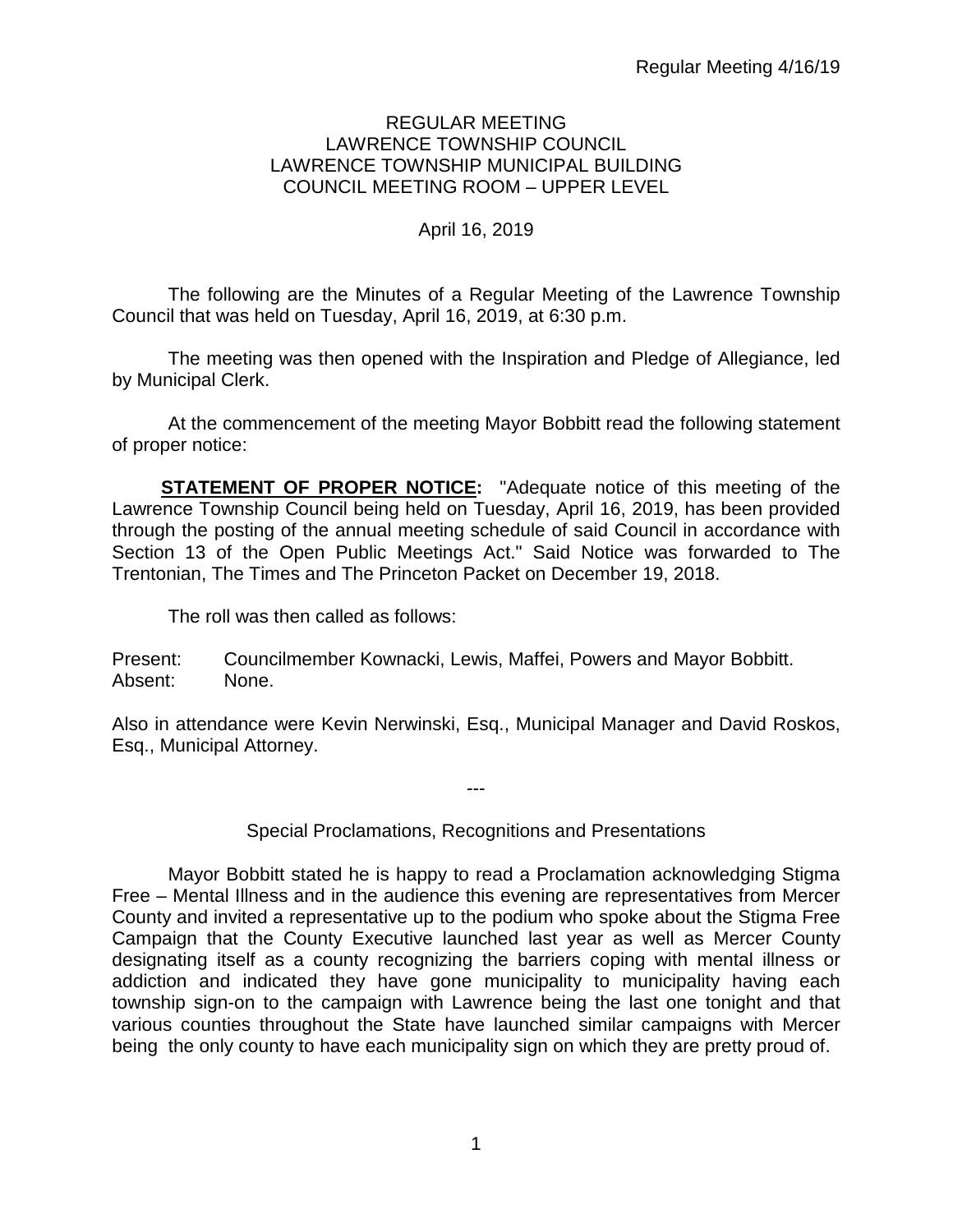The Representative advised that the campaign ends tonight but the Mental Health Director and her team will continue the program within the local schools. He then presented the Council with a Stigma Free Tee Shirt and Wristband to express their gratitude and how thankful they are for the Council's support. Mayor Bobbitt read the following Proclamation into record:

#### *Proclamation*

*WHEREAS, there is a proven connection between good mental health and overall personal health; and*

*WHEREAS, mental illnesses affect almost every family in the United States; and*

*WHEREAS, people with mental illnesses recover if given the necessary services and support in their communities; and*

*WHEREAS, people with mental illnesses make important contributions to our families and to our communities; and*

*WHEREAS, millions of adults and children are disabled by mental illnesses every year; and*

*WHEREAS, only one out of two people with a serious form of mental illness seeks treatment for their mental illness; and*

*WHEREAS, stigma and fear of discrimination keep many who would benefit from mental health services from seeking help; and*

*WHEREAS, research shows that the most effective way to reduce stigma is through personal contact with someone with a mental illness; and*

*WHEREAS, good mental health is critical to the well-being of our families, communities, schools and businesses; and*

*WHEREAS, greater public awareness about mental illnesses can change negative attitudes and behaviors toward people with mental illnesses;*

*NOW, THEREFORE, BE IT PROCLAIMED AND ORDAINED by the Township Council of the Township of Lawrence, County of Mercer, State of New Jersey, that it calls upon all the residents, government agencies, public and private institutions, and businesses to recommit our community to increasing awareness and understanding of mental illnesses,*  reducing stigma and discrimination, and promoting appropriate and accessible services for all people with mental *illnesses.*

---

#### Public Participation

*Mr. Gary Whyte, 289 Old Tote Road, Mountainside, New Jersey,* advised that he was present at the Council Meeting in October 2015 asking the Council consideration to adopt a Proclamation or Resolution for a rare disease called FOP (Fibrodysplasia Ossificans Progressiva); a disease where if a child receives trauma to his muscles, tendons or ligaments they do not heal like they would in a normal human-they turn to bone; essentially causing the child to develop a second skeleton in their body. So, in 2002 with the help of his (9) nine year old son they wrote to all 566 municipalities, 21 Freeholder Boards and all 50 Governors telling them about FOP and asking for their consideration to adopt a Proclamation or Resolution to urge continued awareness and research into the disease.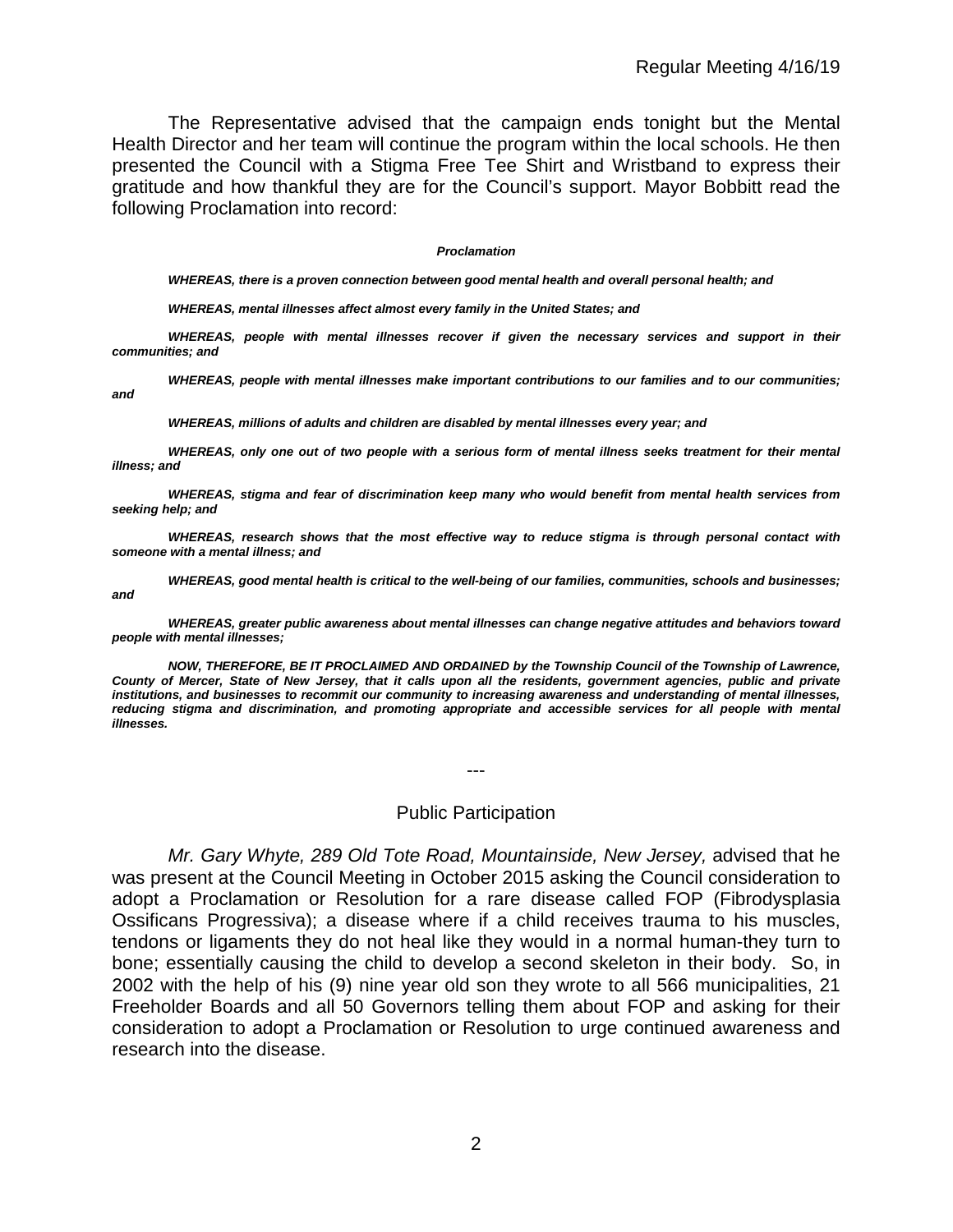Mr. Whyte stated at the present time Lawrence Township is the only town in Mercer County who has not supported the FOP Awareness Initiative by adopting a Resolution. And, there are only two towns in the entire State of New Jersey that have not supported the Initiative. To date, they have 568 Proclamations and Resolutions with the ultimate goal being 570. Senator Shirley Turner and Senator Loretta Weinberg both introduced a Bill three years ago on his behalf, SJR-98, and the Assembly did the same with Bill, AJR-147, and Governor Christie on his last day in office signed the Bill which designates and recognizes April 23rd as FOP Awareness Day in the State of New Jersey, the date researchers at University of Pennsylvania found the gene in the body that causes the disease. So, April  $23<sup>rd</sup>$  is a very unique day for the FOP community worldwide and he is happy that the Bill passed.

Mr. Whyte advised in writing to the Governors the response was not as good as their good State of New Jersey where they had all 21 Freeholders and 568 Mayors respond; but, he would like to read the Council one short letter he received in response to his request dated October 12, 2004 that was designated FOP Awareness Month in the State of California and proceeded to read the letter signed by then governor Arnold Schwarzenegger and indicated if Mr. Schwarzenegger can do an FOP he is sure Lawrence Township can do the same.

In closing, Mr. Whyte stated he does not want to beg but he is begging for Lawrence Township's consideration to adopt a Proclamation to support them and indicated Congressman Van Drew from South Jersey is looking to have their two books that house everything put into the Library of Congress in Washington DC and if that fails they have the New Jersey Historical Society who has already asked for the books. So, he would really hate to see them go forward without Lawrence Township.

Councilman Powers stated Mr. Whyte has been so tenacious regarding this matter the Council should loosen up their policy on Proclamations and do one in support of this rare disease. Mr. White presented the Council with the Proclamations and Resolutions passed by the other municipalities. The Municipal Clerk confirmed Mr. Whyte presence at the May 7<sup>th</sup> meeting to receive the proclamation.

*Mr. Paul Larson, 170 Darrah Lane,* advised that he is a longtime resident and he would like to speak about the two things he is passionate about History and Open Space and at the top of the list is the Brearley House and Maidenhead Meadows Park. He then spoke about the Township website that talks about Lawrence Township being renowned for its diversity and natural beauty and its commitment to conservation, cultural diversity and historic preservation being the town's cornerstones and the Township having a lot of other things of natural beauty, recreational, exercise and the Lawrence Hopewell Trail helping with health who just won a Smart Growth Award from New Jersey Future for the LHT along with another local group, Clarke, Caton Hintz, who received the award for designing the Downtown Campus for Mercer County Community College in Trenton and proceeded to discuss an article talking about the renovation of historical buildings and respecting the history of the building or losing it.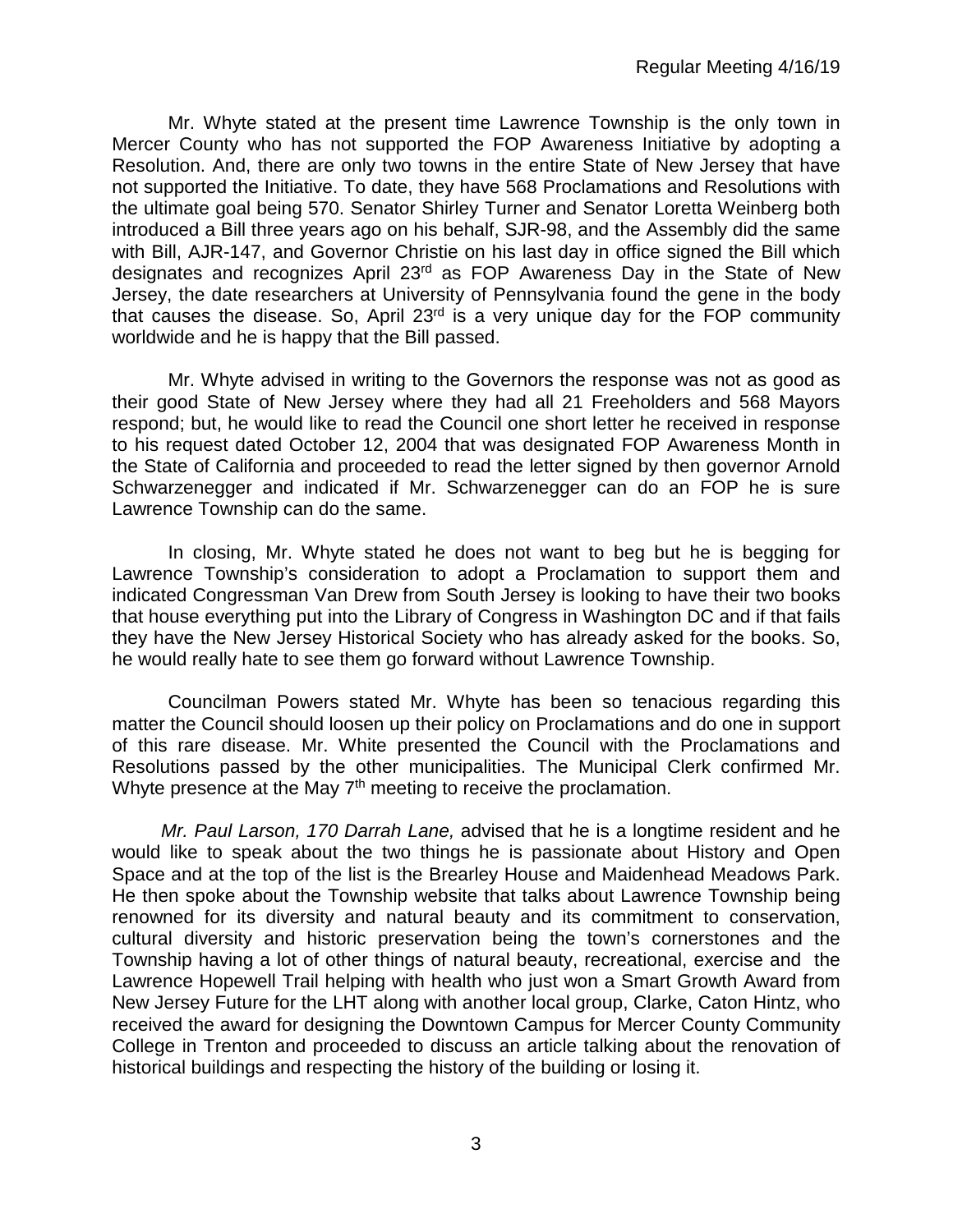Mr. Larson further reported on the tragic fire of Notre Dame Cathedral in Paris yesterday and indicated he put together pictures of the two 18<sup>th</sup> Century Brearley Houses and the on picture is 2 Lewisville Road, Spring Grove, that got hit by lighting right before the  $4<sup>th</sup>$  of July in 1967 and it was important enough that the Historical American Building Survey came out and took pictures on the  $4<sup>th</sup>$  of July so that is how the photographer spent his holiday and discussed how close they came to losing that historic building and how quickly history can be lost.

Mr. Larson distributed a photograph of the front of lawn section of the Municipal Building and proceeded to discuss a map he reviewed as it relates to the old park boundary in front of Town Hall and how the tree and flag poles encroached on the Brearley House located in front of Town Hall. He also reminded the Council and the audience that Maidenhead Meadows Park is the largest municipally-owned park in all of Mercer County.

Some discussion took place relative to the burning and rebuilding of the Notre Dame Cathedral and the sad effects the 850 year structure has on the Western civilization.

---

## Review and Revisions of Agenda

There was no review or revision of the agenda.

---

#### Adoption of Minutes

On a motion by Ms. Lewis, seconded by Mr. Powers, the Minutes of Regular Meeting of February 5, 2019 were approved on the following roll call vote:

Same was carried on the following roll call vote:

Ayes: Councilmembers Kownacki, Lewis, Maffei, Power and Mayor Bobbitt. Nays: None.

 $\sim\sim\sim$ 

On a motion by Ms. Lewis, seconded by Mr. Powers, the Minutes of Closed Session of April 2, 2019 were approved on the following roll call vote:

Same was carried on the following roll call vote:

Ayes: Councilmember Kownacki, Lewis, Maffei, Power and Mayor Bobbitt. Nays: None.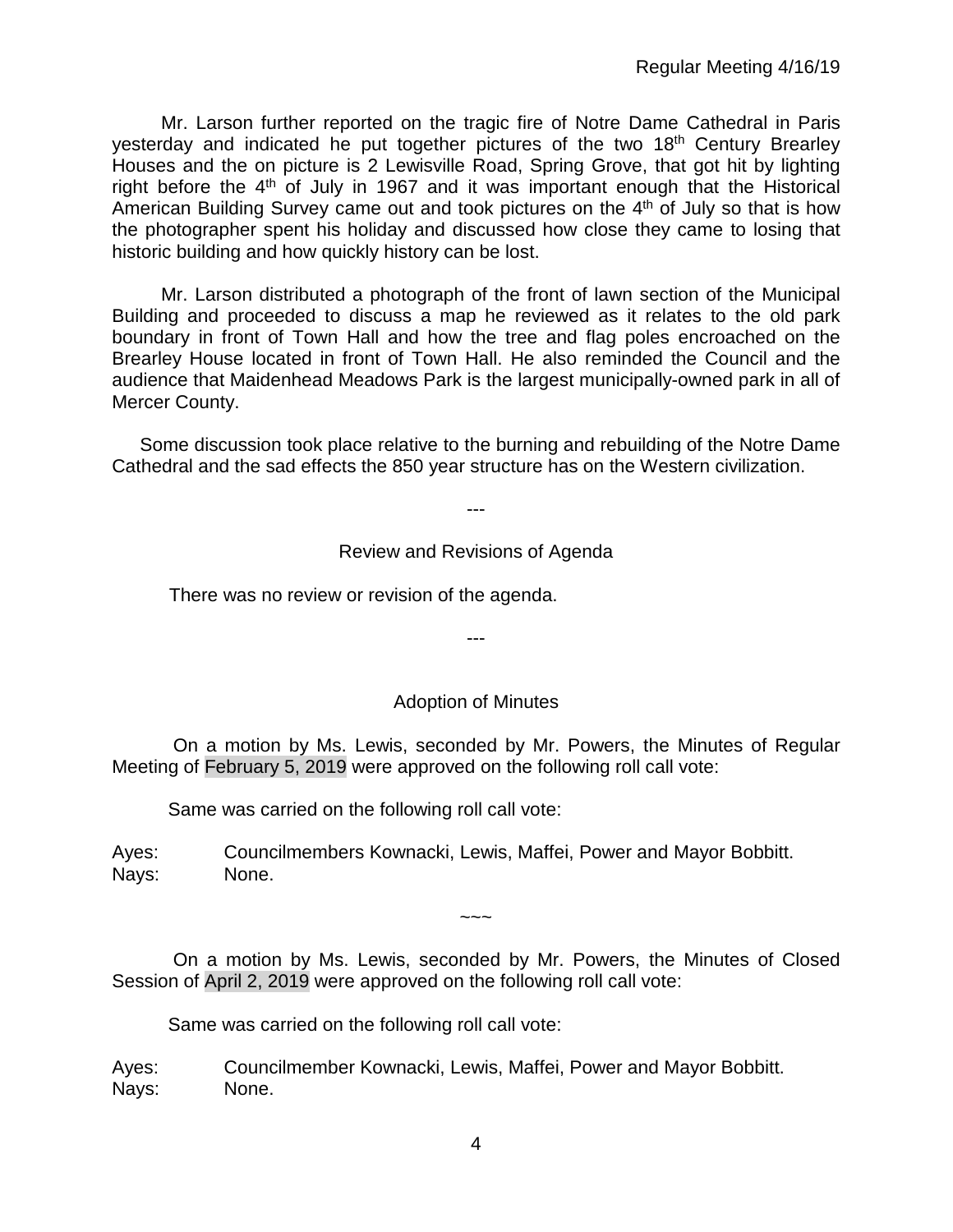---

# Awarding or Rejecting of Bids

There was no award or rejecting of bids.

# **ADOPTION OF THE 2019 MUNICIPAL BUDGET**

---

Mr. Nerwinski stated for the record that the budget process started back in September 2018 and Peter Kiriakatis, CFO, who is present in the audience, worked diligently on the budget, the Township Council met with them individually to discuss the 2019 Recommended Budget and they have had multiple budget hearings where they heard from each of the Department and Division Heads and what they arrived at is a responsible budget so he is asking that the Council vote to adopt the Lawrence Township 2019 Municipal Budget (2-cent increase). Members of Council expressed their sentiments as it relates the budget, staff and the quality services provided by the Township. The 2019 budget was then presented as follows:

# **Authorizing that the 2019 Budget to be Read by Title Only**

## Resolution No. 140-19

WHEREAS, N.J.S.A. 40A:4-8 provides that the budget be read by title only at the time of the public hearing if a resolution is passed by not less than a majority of the full governing body, providing that at least one week prior to the date of hearing a complete copy of the approved budget as advertised has been posted in the Municipal Building and copies have been made available by the Clerk to persons requiring them; and

WHEREAS, these two conditions have been met;

NOW, THEREFORE, BE IT RESOLVED by the Township Council of the Township of Lawrence, County of Mercer, State of New Jersey, that the budget shall be read by title only.

Resolution No. 140-19 approved on the following roll call vote:

| <b>COUNCIL</b>       | <b>AYE</b> | <b>NAY</b> | <b>PRESENT</b> | <b>ABSENT</b> | <b>ABSTAIN</b> | <b>MOVE</b> | <b>SECOND</b> |
|----------------------|------------|------------|----------------|---------------|----------------|-------------|---------------|
| Mr. Kownacki         |            |            |                |               |                |             |               |
| <b>Ms. Lewis</b>     |            |            |                |               |                |             |               |
| <b>Dr. Maffei</b>    |            |            |                |               |                |             |               |
| <b>Mr. Powers</b>    |            |            |                |               |                |             |               |
| <b>Mayor Bobbitt</b> | . .        |            |                |               |                |             |               |

 $\sim\sim\sim$ 

5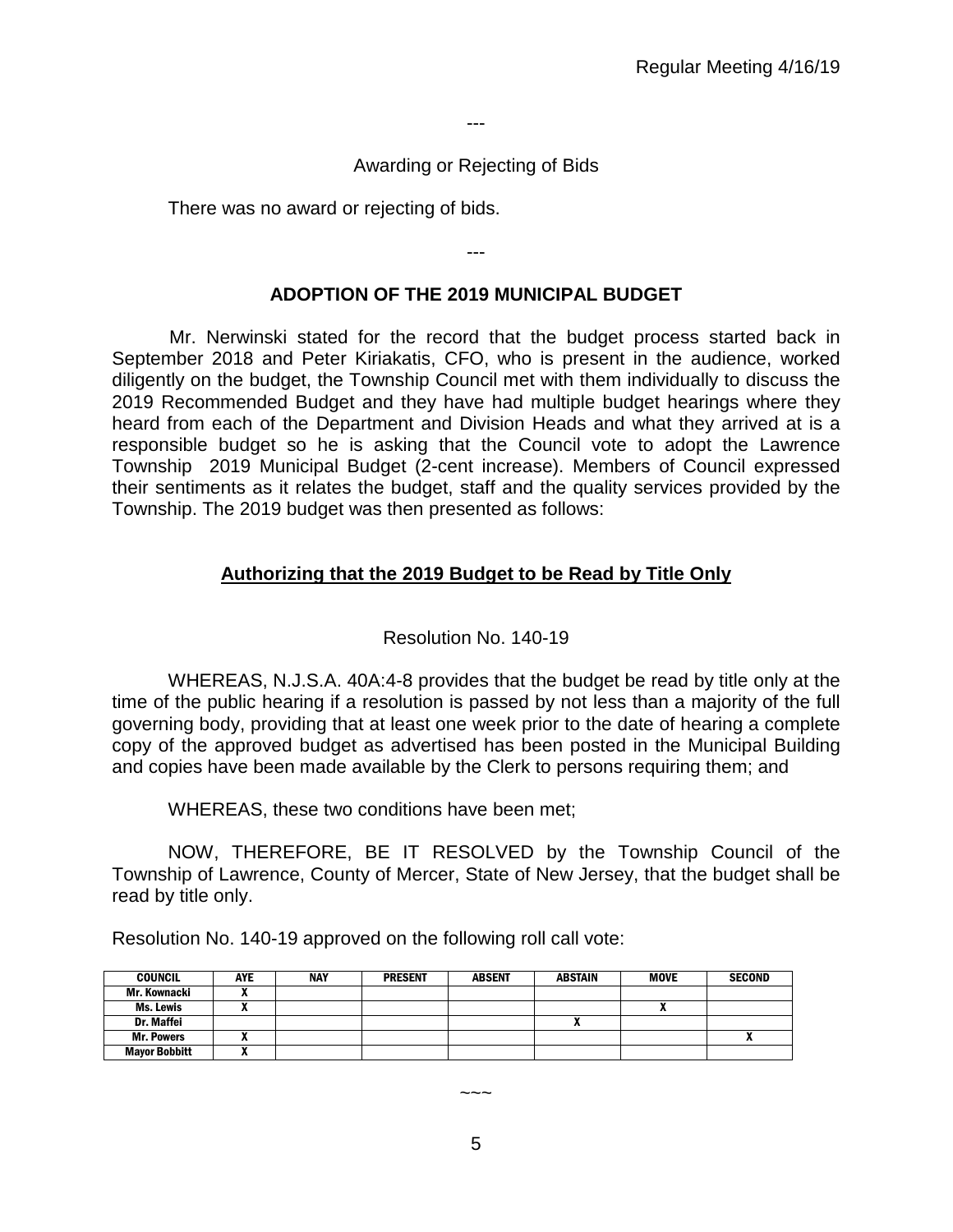# **Authorizing Adoption of the 2019 Municipal Budget**

Resolution No. 141-19

BE IT RESOLVED by the Township Council of the Township of Lawrence, County of Mercer, State of New Jersey, that the attached document be and is hereby the Adoption of the 2019 Municipal Budget.

Resolution No. 141-19 approved on the following roll call vote:

| <b>COUNCIL</b>       | <b>AYE</b> | NAY | <b>PRESENT</b> | <b>ABSENT</b> | <b>ABSTAIN</b> | <b>MOVE</b> | <b>SECOND</b> |
|----------------------|------------|-----|----------------|---------------|----------------|-------------|---------------|
| Mr. Kownacki         |            |     |                |               |                |             |               |
| Ms. Lewis            | "          |     |                |               |                | n           |               |
| Dr. Maffei           |            |     |                |               | ,,             |             |               |
| <b>Mr. Powers</b>    | "          |     |                |               |                |             |               |
| <b>Mayor Bobbitt</b> | "          |     |                |               |                |             |               |

---

#### Introduction of Ordinances

Mayor Bobbitt read by title, an ordinance entitled, "AN ORDINANCE AMENDING ORDINANCE NO. 2264-17 ENTITLED AN ORDINANCE AMENDING CHAPTER 6A"FEE: THE CONSOLIDATED LICENSE, PEMIT AND FEE CHAPTER" OF THE LAWRENCE TOWNSHIP ADMINISTRATIVE CODE"

Mr. Nerwinski advised that the Ordinance amends the Administrative Code of the Township Code to include an option for a one-week camp instead of what was always a two-week camp.

The Ordinance was introduced and approved on the following roll call vote:

| <b>COUNCIL</b>       | AYE | <b>NAY</b> | <b>PRESENT</b> | <b>ABSENT</b> | <b>ABSTAIN</b> | MOVE                       | <b>SECOND</b> |
|----------------------|-----|------------|----------------|---------------|----------------|----------------------------|---------------|
| Mr. Kownacki         |     |            |                |               |                |                            |               |
| Ms. Lewis            |     |            |                |               |                | $\boldsymbol{\mathcal{L}}$ |               |
| Dr. Maffei           |     |            |                |               |                |                            |               |
| <b>Mr. Powers</b>    |     |            |                |               |                |                            |               |
| <b>Mayor Bobbitt</b> |     |            |                |               |                |                            |               |

Mayor Bobbitt read by title, an ordinance entitled, "BOND ORDINANCE PROVIDING FOR VARIOUS ROAD IMPROVEMENTS IN AND BY THE TOWNSHIP OF LAWRENCE IN THE COUNTY OF MERCER, NEW JERSEY, APPROPRIATING \$2,695,000, INCLUDING ANY TRANSPORTATION TRUST GRANT FUNDING TO BE USED TO OFFSET BONDS OR NOTES, AND AUTHORIZING THE ISSUANCE OF \$2,545,000 BONDS AND NOTES TO FINANCE PART OF THE COST THEREOF"

 $\sim\sim\sim$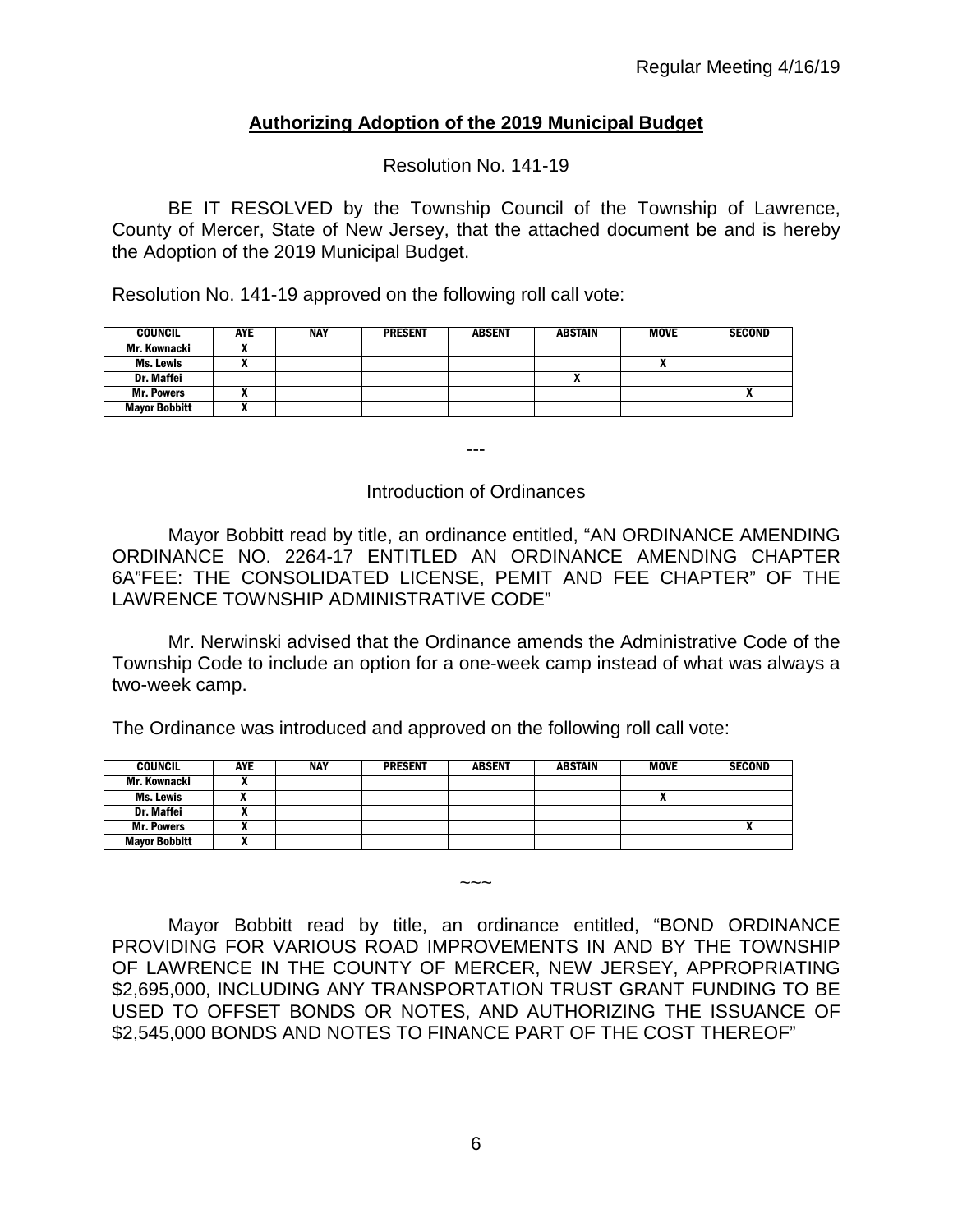Mr. Nerwinski advised that the Bond Ordinance provides for various road improvements appropriating \$2,695,000 with a down payment of \$150,000 which is a continuing obligation of the Township in order to make road improvements.

The Ordinance was introduced and approved on the following roll call vote:

| <b>COUNCIL</b>       | <b>AYE</b> | <b>NAY</b> | <b>PRESENT</b> | <b>ABSENT</b> | <b>ABSTAIN</b> | <b>MOVE</b> | <b>SECOND</b>              |
|----------------------|------------|------------|----------------|---------------|----------------|-------------|----------------------------|
| Mr. Kownacki         |            |            |                |               |                |             |                            |
| Ms. Lewis            |            |            |                |               |                |             |                            |
| <b>Dr. Maffei</b>    |            |            |                |               |                |             |                            |
| <b>Mr. Powers</b>    |            |            |                |               |                |             | $\boldsymbol{\mathcal{L}}$ |
| <b>Mayor Bobbitt</b> | "          |            |                |               |                |             |                            |

Mayor Bobbitt read by title, an ordinance entitled, "ORDINANCE APPROPRIATING \$1,150,000, FROM THE CAPITAL IMPROVEMENT FUND FOR VARIOUS CAPITAL IMPROVEMENTS IN AND BY THE TOWNSHIP OF LAWRENCE, IN THE COUNTY OF MERCER, NEW JERSEY"

 $\sim\sim\sim$ 

Mr. Nerwinski advised that the Ordinance appropriates \$1,150,000 from the Capital Improvement Fund for various capital improvements including purchase of computer and office equipment, purchase of fire and rescue equipment, purchase of communication equipment, public works vehicles, and improvements to buildings, parks and recreation facilities.

The Ordinance was introduced and approved on the following roll call vote:

| <b>COUNCIL</b>       | <b>AYE</b> | <b>NAY</b> | <b>PRESENT</b> | <b>ABSENT</b> | <b>ABSTAIN</b> | <b>MOVE</b> | <b>SECOND</b> |
|----------------------|------------|------------|----------------|---------------|----------------|-------------|---------------|
| Mr. Kownacki         |            |            |                |               |                |             |               |
| Ms. Lewis            |            |            |                |               |                | "           |               |
| Dr. Maffei           |            |            |                |               |                |             |               |
| <b>Mr. Powers</b>    |            |            |                |               |                |             |               |
| <b>Mayor Bobbitt</b> |            |            |                |               |                |             |               |

#### Mayor Bobbitt read by title, an ordinance entitled, "AN ORDINANCE AMENDING THE ADMINISTRATIVE CODE OF THE TOWNSHIP OF LAWRENCE ENTITLED "AMUSEMENT AND PUBLIC EVENTS AND GATHERINGS"

 $\sim\sim\sim$ 

Mr. Nerwinski advised that the Ordinance amends Lawrence Township Administrative Code entitled "Amusements and Public Events and Gatherings" to include the authorization of amusement games in bowling alleys as required by law.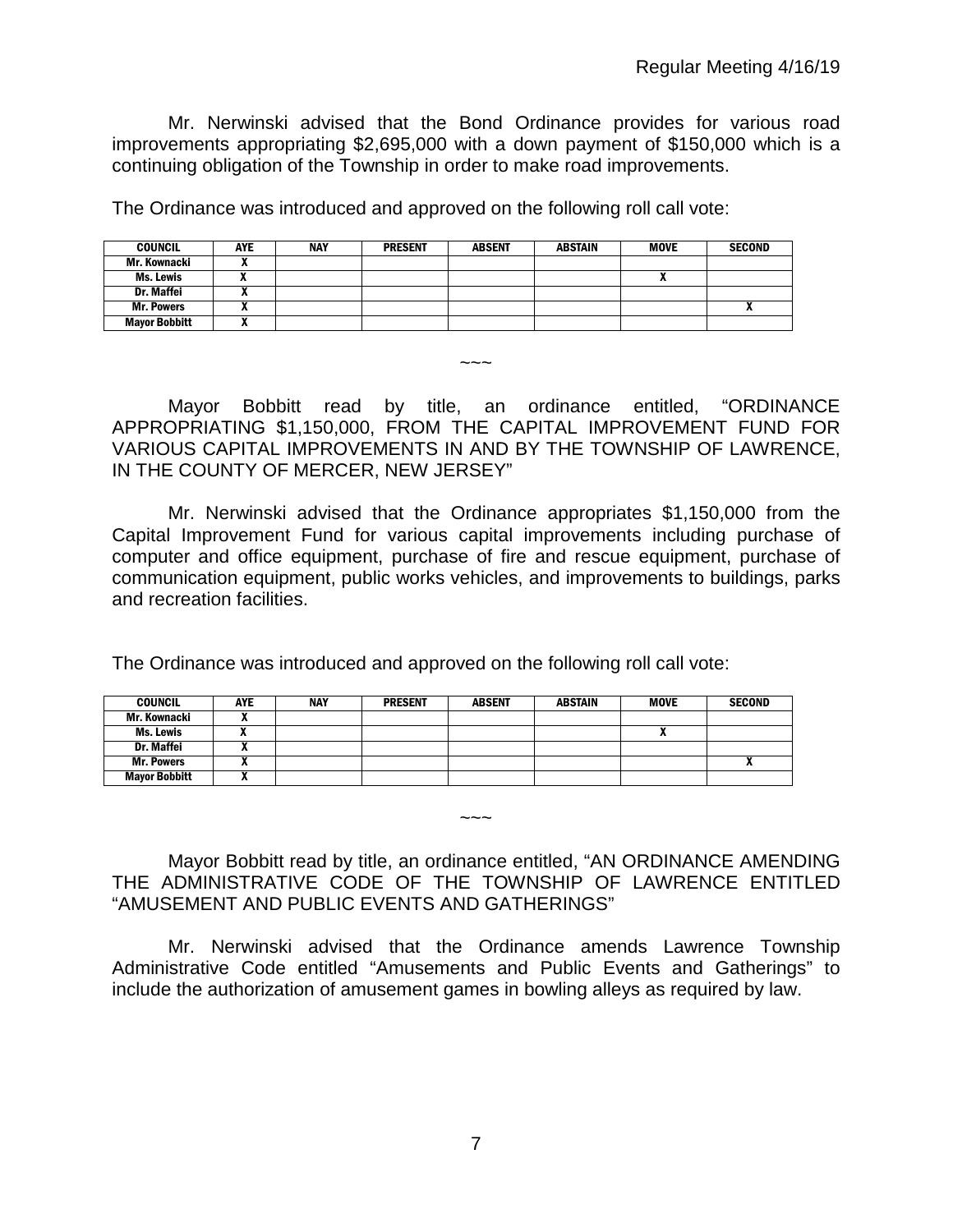The Ordinance was introduced and approved on the following roll call vote:

| <b>COUNCIL</b>       | <b>AYE</b> | <b>NAY</b> | <b>PRESENT</b> | <b>ABSENT</b> | <b>ABSTAIN</b> | <b>MOVE</b> | <b>SECOND</b> |
|----------------------|------------|------------|----------------|---------------|----------------|-------------|---------------|
| Mr. Kownacki         |            |            |                |               |                |             |               |
| Ms. Lewis            |            |            |                |               |                |             |               |
| Dr. Maffei           |            |            |                |               |                |             |               |
| <b>Mr. Powers</b>    |            |            |                |               |                |             |               |
| <b>Mayor Bobbitt</b> |            |            |                |               |                |             |               |

#### Adoption of Ordinances

---

Mayor Bobbitt read by title, an ordinance entitled, "AN ORDINANCE TO AMEND AND SUPPLEMENT CHAPTER 13 OF THE LAWRENCE TOWNSHIP ADMINISTRATIVE CODE ENTITLED 'MOTOR VEHICLES AND TRAFFIC' – Lawn Park Avenue

## Ordinance No. 2326– 19

## AN ORDINANCE TO AMEND AND SUPPLEMENT CHAPTER 13 OF THE LAWRENCE TOWNSHIP ADMINISTRATIVE CODE ENTITLED 'MOTOR VEHICLES AND TRAFFIC'

BE IT ORDAINED by the Township Council of the Township of Lawrence, County of Mercer, State of New Jersey, that Chapter 13 of the Lawrence Township Administrative Code, entitled 'Motor vehicles and traffic', be and is hereby amended as follows:

- Article II. Stopping, Standing and Parking
- Division 1. Generally
- Sec. 13-12 Stopping or standing prohibited At all times.

No person shall stop or stand any vehicle at any time upon the following street or parts thereof:

[Lawn Park Avenue, south side, extending from Lawrence Road, also known as Lawrenceville Road, to Zoar Street.]

Lawn Park Avenue, south side, from the prolongation of the southerly curb line of Lawn Park Avenue and Lawrence Road, for a distance f 579 feet and beginning at a distance of 880 feet from the prolongation of the southerly curb line of Lawn Park Avenue and Lawrence Road to Zoar Street.

Section 13-20. Parking Prohibited

#### No person shall park a vehicle on any of the following streets: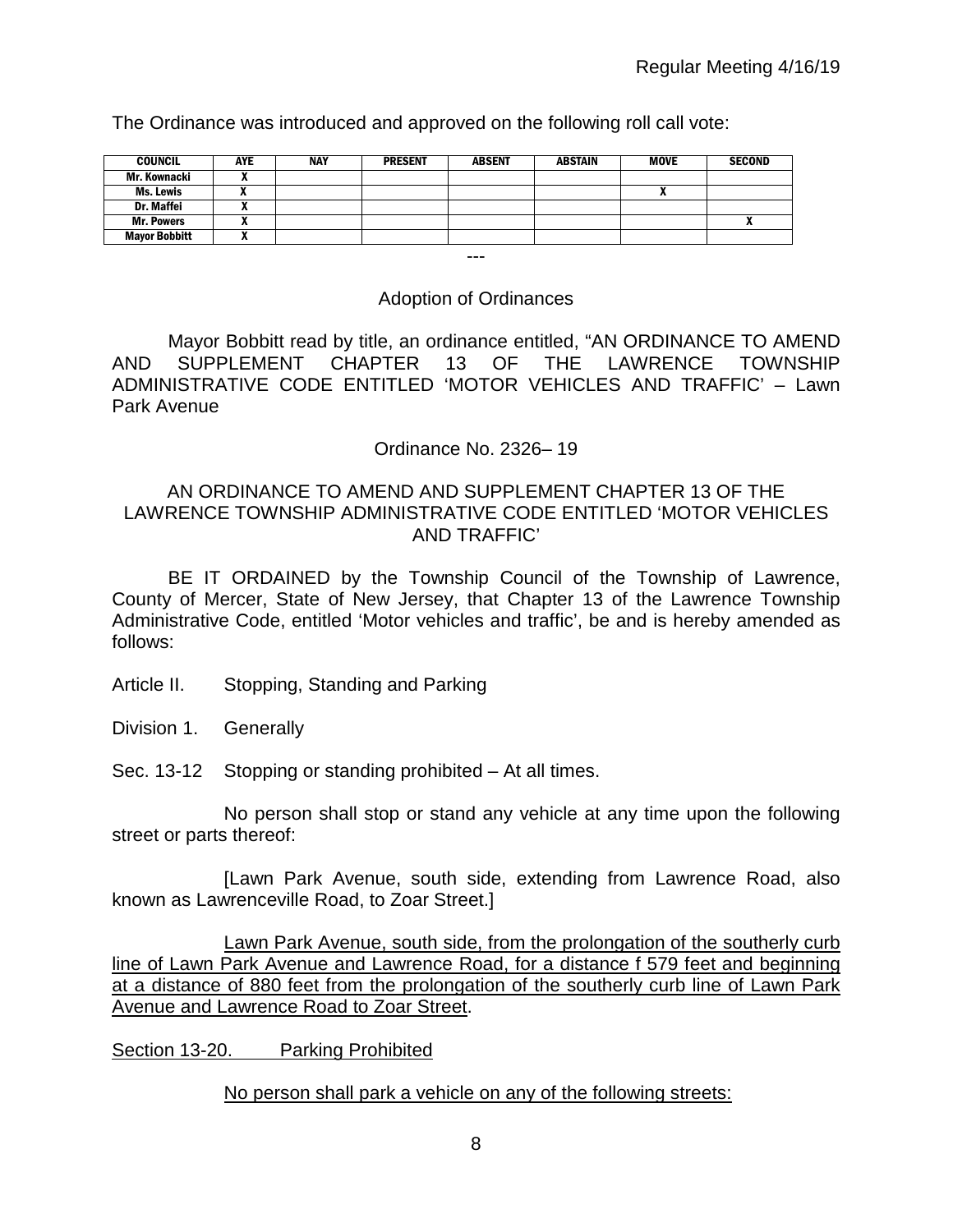Lawn Park Avenue, south side, beginning at a distance of 579 feet from the prolongation of the southerly curb line of Lawn Park Avenue and Lawrence Road and continuing for a distance of 300- feet.

Sec. 13-16A Between 7:30 a.m. and 4:30 p.m. on schools days.

No person shall park a vehicle on any of the following streets between 7:30 a.m. and 4:30 p.m. on school days:

Lawn Park Avenue, northerly side, beginning at a distance of 594 feet from the prolongation of the northerly curb line of Lawn Park Avenue and Lawrence Road and continuing for a distance of 60 feet.

[Lawn Park Avenue, northerly side, at any point opposite the property line of the Eldridge Park School, a distance of approximately three hundred feet.]

Sec. 13-21 Parking Time Limited on Certain Streets on School Days

No person shall park a vehicle on any of the following streets on school days, between the hours of 7:30 a.m. and 4:30 p.m. for longer than 15 minutes:

Princeton Pike, southbound from a point opposite the prolongation of the southern curb line of Whitemarsh Drive south to a point opposite the prolongation of the northern curb line of Hoover Avenue.

Lawn Park Avenue, north side, beginning at a distance of 535 feet from theprolongation of the northerly curb line of Lawn Park Avenue and Lawrence Road and continuing for a distance of 353 feet, excluding the 'parking prohibited area' specified in Sec. 13.16A.

BE IT FURTHER ORDAINED that the Township of Lawrence will mail a certified copy of this ordinance to the New Jersey Department of Transportation once adopted.

## Repealer:

All ordinances or parts of same inconsistent with any provision of this ordinance are hereby repealed to the extent of such inconsistency.

## Severability:

If any section, paragraph, sentence, clause or phrase of this ordinance shall be declared invalid for any reason, the remaining portions of said ordinance shall not be affected thereby and shall remain in full force and effect.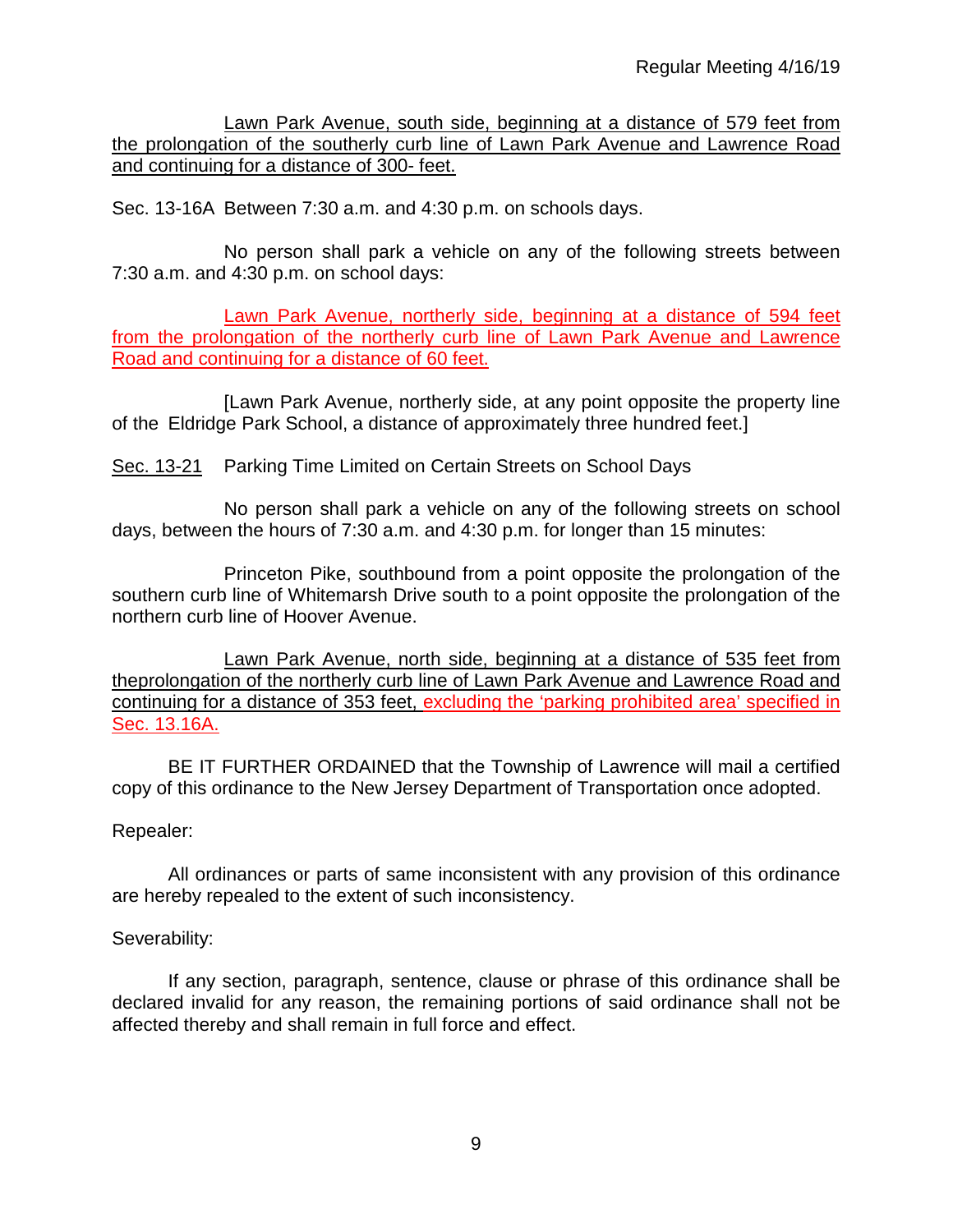Effective Date:

This ordinance shall take effect twenty days (20) days after adoption thereof.

Brackets are deletions [ ] Underlines are additions \_\_

Ordinance No. 2326-19 was introduced and approved on the following roll call vote:

| <b>COUNCIL</b>       | <b>AYE</b> | <b>NAY</b> | <b>PRESENT</b> | <b>ABSENT</b> | <b>ABSTAIN</b> | <b>MOVE</b> | <b>SECOND</b> |
|----------------------|------------|------------|----------------|---------------|----------------|-------------|---------------|
| Mr. Kownacki         |            |            |                |               |                |             |               |
| <b>Ms. Lewis</b>     |            |            |                |               |                | n           |               |
| Dr. Maffei           |            |            |                |               |                |             |               |
| <b>Mr. Powers</b>    |            |            |                |               |                |             |               |
| <b>Mayor Bobbitt</b> |            |            |                |               |                |             |               |

#### **Manager's Report –**

Mr. Nerwinski reported that the Trenton Water Works Community Forum scheduled for April 24<sup>th</sup> has been canceled at the request of TWW Officials due to a scheduling conflict and the meeting is tentatively rescheduled for May 15<sup>th</sup>.

---

Mr. Nerwinski stated he previously reported that longtime employee, Andy Link, will be retiring as of June 1<sup>st</sup> and one of the duties he performed was Affordable Housing Management and they discussed having an outside agency take over the Affordable Housing Program in Lawrence. They met with Piazza & Associates, who have offices in Princeton, about taking over the program and they seem like a really good fit and opportunity as it will allow the Administration time to search for a part-time Community/Business Development person who they hope will also sit on the Growth & Redevelopment Board that Mr. Link sat on. And, they have other personnel taking over some to the other aspects of Mr. Link's job duties. Mr. Nerwinski advised that many municipalities have taken this route and it does not provide any less of a service to the resident. As required by law, there will be a person on site to be present when people have questions or seek application regarding Affordable Housing. So, he is requesting the support of the Council to give this proposal a try and there is a significant budgetary cost but it will allow the Township to venture out and work on business development which the Township has never done before. He then asked the wishes of the Council with respect to his proposal. There was no objection from Council relative to Mr. Nerwinski request.

Mr. Nerwinski reported that he, Peter Kiriakatis, CFO and Jack Oakley, Director of Emergency discussed implementing a Paper-Call Program which he previously mentioned to the Council regarding the Volunteer Fire Companies; it is a program that both Ewing Township and Princeton have to incentivize volunteer firefighters to show up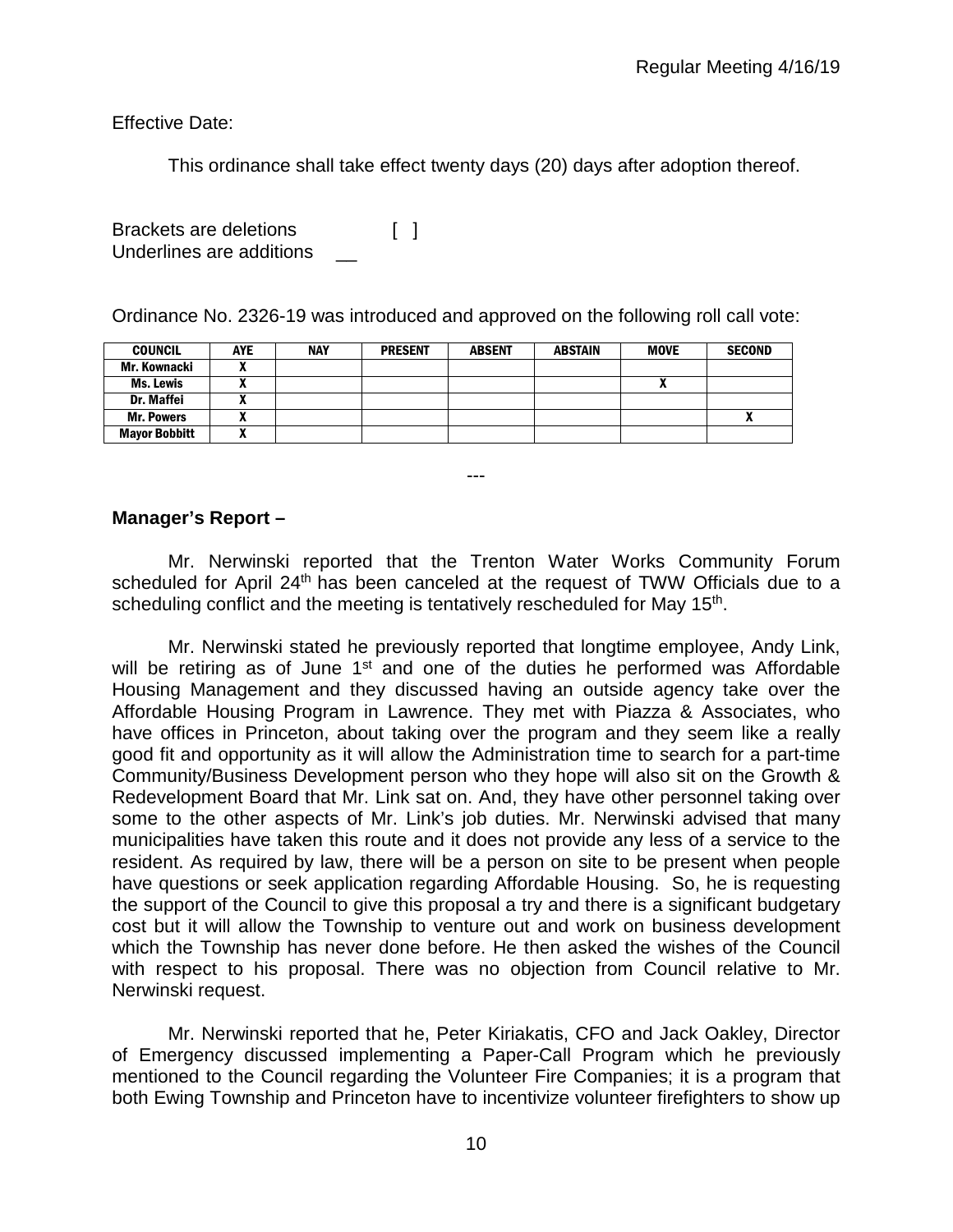and respond to calls and indicated over the years volunteerism for the fire companies has been greatly reduced due to family obligations so they are trying to develop a program to build up the forces to have a volunteer force that covers (2/3) two-thirds of day. Further, he has spoken with the Business Administrator in Ewing and he has had Mr. Oakley looking at some of the programs in place which he would like to implement sooner rather than later to track and see if it will help the response time in getting out to calls and building up the Township's forces.

Mr. Nerwinski indicated in terms of how the Program works when a call comes in, which they will track, and the person makes it onto an apparatus and actually responds the person will receive \$5.00 per call and the individual will receive credits. If the person tries to respond and get to the building and is not needed that person will receive \$1.00. The monies will be tracked over the course of the year and disbursed twice a year; one payment in June and the other payment in December which will provide a good incentive for people for the holiday purchases. The LOSAP Program will be phased out. But, for now they will keep both until they see how the program works and continued to discuss the Paper-Call Program being a continuous effort to try and figure out how to effectively cover the town through volunteers as they owe it to the residents of Lawrence.

## **Attorney's Report –**

Mr. Roskos reported that the Township has recently been asked to enter into a Pilot Arrangement and it has been a while since the Council entered into such an Agreement that it might be good to refresh everyone's recollection and explain the benefits and detriments of the agreement. So, he will work with Mr. Kiriakatis on the request and prepare a memo in the near future for Council.

---

---

---

## **Clerk's Report –**

There was no Clerk's report.

#### **Unfinished Business –**

There was no unfinished business.

---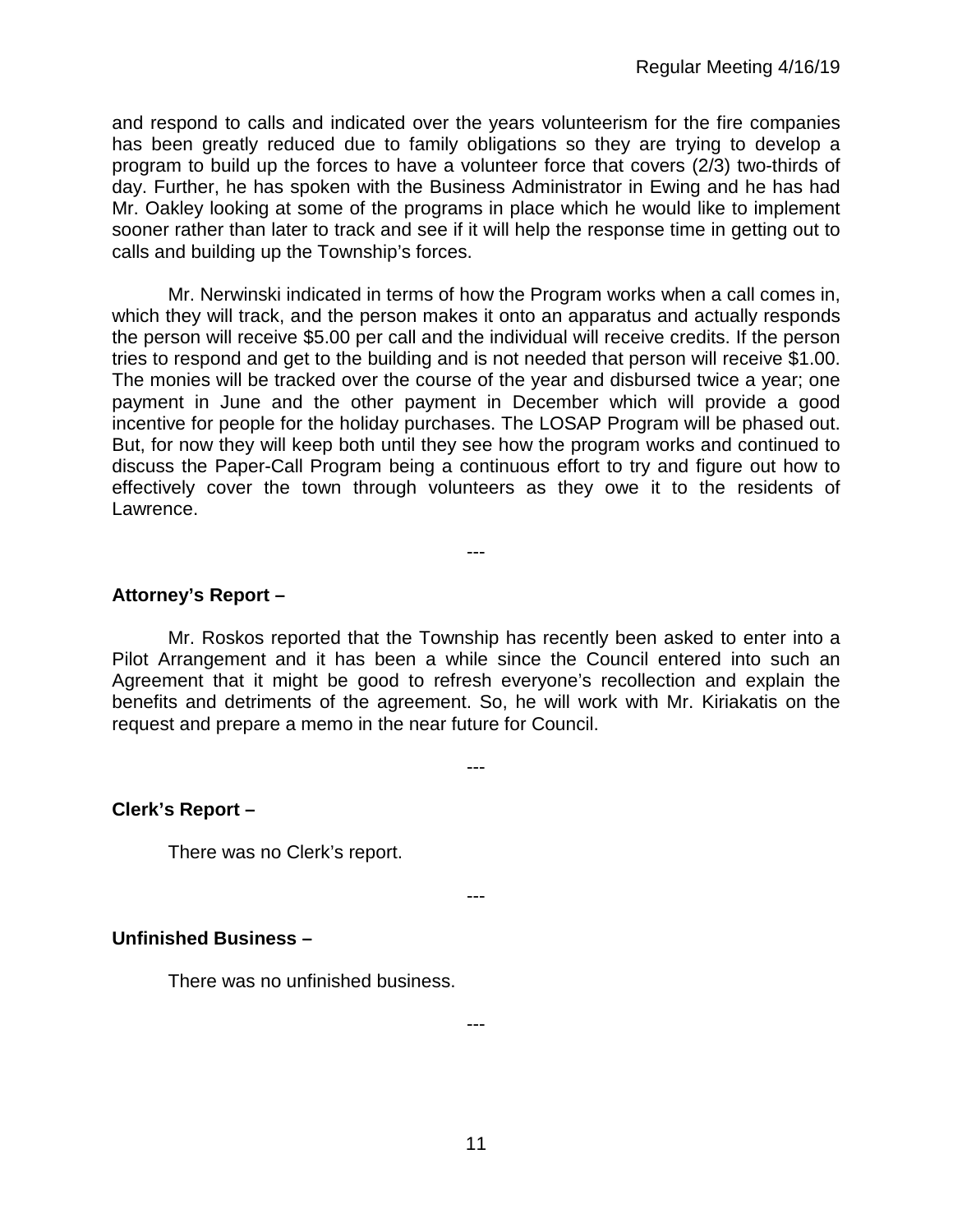#### **New Business –**

There was no new business.

# **Public Participation (3-minute limitation per speaker)** –

*Mr. Edward Davis, 277 Fieldboro Drive,* inquired if the Township would be able to enforce the new Brush Pickup Ordinance because the day after or sometimes the day of, some resident is putting piles of brush out. Mr. Nerwinski replied that the Brush Pickup Ordinance has been in effect for many years and they have just started to crack down on violators of the ordinance; but, it will be enforced by the new Code Enforcement Officer who works 20 hours per week and proceeded with a brief background history which led to the brush problem getting out of control and the implementation of the new Brush Pickup Ordinance to try and keep the program which is not a mandatory State program.

---

#### Resolutions

---

Resolution Nos. 142-19 (18-C.1) through 153-19 (18-H.7) were approved by the following roll call vote:

| <b>COUNCIL</b>       | AYE | <b>NAY</b> | <b>PRESENT</b> | <b>ABSENT</b> | <b>ABSTAIN</b> | <b>MOVE</b> | <b>SECOND</b> |
|----------------------|-----|------------|----------------|---------------|----------------|-------------|---------------|
| Mr. Kownacki         |     |            |                |               |                |             |               |
| <b>Ms. Lewis</b>     |     |            |                |               |                | "           |               |
| <b>Dr. Maffei</b>    |     |            |                |               |                |             |               |
| <b>Mr. Powers</b>    |     |            |                |               |                |             |               |
| <b>Mayor Bobbitt</b> |     |            |                |               |                |             |               |

Cited Resolutions are spread in their entirety in the Resolution Books of the Township of Lawrence.

---

## **Council Initiatives/Liaison Reports –**

Councilwoman Lewis thanked the Public Works staff and everyone who participated in the Colonial Lake Cleanup for their efforts and indicated during the cleanup they found a lot of styrofoam cups and asked those businesses try to reduce their use of the cups and the same organization that did their pickup also did one outside of Home Depot in Ewing Township. Mayor Bobbitt also expressed his appreciation to the Public Works Department for cleaning up the dam debris on a Saturday at the lake that was dangerous for the volunteers to do.